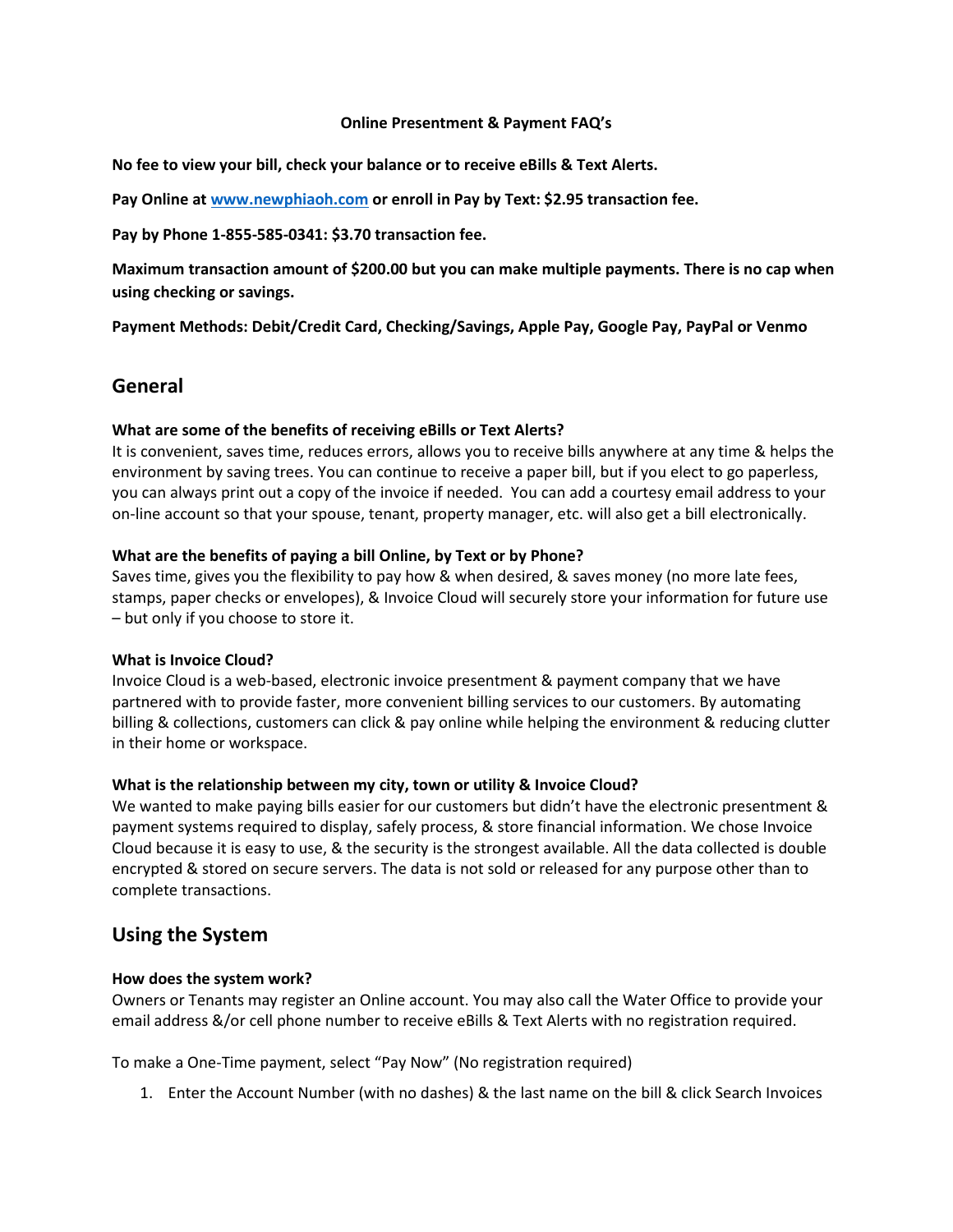- 2. You may click on View Invoice to see a copy of your bill
- 3. Put a checkmark in the box to the left of the account number
- 4. Click on Add selected invoices to your cart & proceed with your payment options

To register an account, select "Register Now"

- 1. Enter the Account Number (with no dashes) & the last name on the bill & click Search Invoices
- 2. Put a checkmark in the box to the left of the account number then click Register Selected Invoices
- 3. Enter your email address & create a password
	- a. If you have more than one account, you may link your accounts by using the same email address & password (case sensitive) so that you can see all bills with one login.

## **Can I use an Apple /Mac to use the service?**

Yes, many customers use Macs.

#### **What Browsers are supported?**

The service supports all modern browsers.

#### **I cannot locate my bill.**

Please scroll down on the page to view the matching items at the bottom. Otherwise, try re-reading the instructions for the search criteria. Enter the account number with no hyphens (-) & enter the name exactly as it appears on the bill.

## **Do I have to enter an email address to make a payment?**

Yes, an email address is required for payment confirmation. A payment receipt is sent via email.

## **When I try to pay my bill, it asks for credit card information, & I want to pay by electronic check.**

Under "How would you like to pay" click on the drop-down box & choose EFT Check.

## **Will I receive a confirmation email that my bill has been paid?**

Yes, you will receive a confirmation email.

#### **Do I need to register to pay a bill?**

Registration is not required for One Time Payments. One Time Payments require that you enter your payment information each time you make a payment. By registering, you avoid that step & gain access to your payment history.

## **Why should I register to pay a bill?**

By registering, you have access to all your invoices & all the features of the payment portal. These features include the ability to view all current invoices, see previous invoices & payment dates, update your profile information, access the online customer service system, go paperless, schedule payments for a specific date, & sign up for Autopay or Pay By Text. You also avoid having to enter your payment information each time you pay a bill.

#### **How Do I Register?**

Registering is easy & can be done when you make a payment.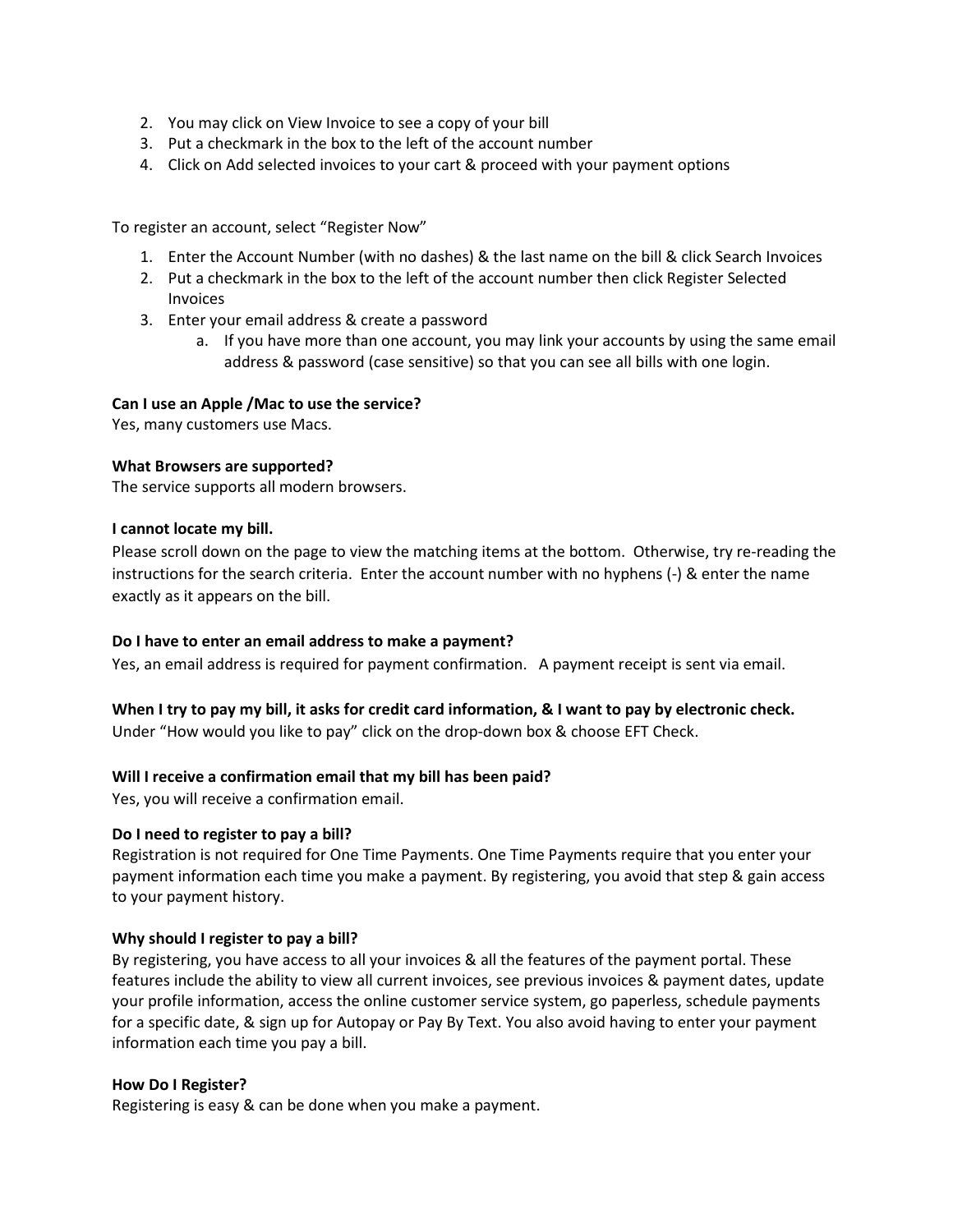You can go directly to the biller's website & click on the "View/Pay You Bill" button. You will then be directed to Invoice Cloud. Once there, you will need to locate your account & be given the opportunity to register or make a one-time payment. If you choose to register, you will be asked to provide a password & accept the terms & conditions to use the system. The payment information you enter in your profile will then be securely encrypted & saved for your next visit.

## **How do I find my account number to login?**

To login the first time you use the system, you will need your account number (with no dashes) & name as it appears on your bill. Once you have registered, you will need only your email address & password to log in. The "locate your bill" screen gives instructions regarding the required information. If you do not have a copy of your bill, you may call the Water Office to get your account number.

## **I forgot my Password; how do I find it?**

You should click on "Forgotten Password?" at the bottom of the login screen. You will need your account number & email address to retrieve your password. If you're unable to locate this information, you may call the biller, & after verifying your identity, the Biller can provide you with the information.

## **Can more than one person pay bills online for the same account?**

There are two ways that payment responsibilities can be shared. If the other payer is part of your household, you may choose to share your login information with that individual. In a situation where personal financial data is not shared, you may forward your email notification to the individual, who will then click on the "Pay Now" button & elect to make a one-time payment. They will need to enter their name, email address, address & payment information. They will receive the payment confirmation. You can verify their payment by viewing the invoices in your account. You may add a courtesy email address to your on-line account so that your spouse, tenant, property manager, etc. will also get an email notification that your bill is ready to view/pay. Click on My Profile then Update Account Info to add the courtesy email address.

## **Payments**

## What forms of payment can I use?

You can pay by credit or debit card or you may issue an electronic check (online only) from your bank account (checking or savings). We accept Visa, Master Card, Discover, Apple Pay, Google Pay, Venmo & PayPal. (Cash, Check or Money Order only in the Water Billing Office.)

## **Can I still send in a paper check?**

Yes, your bill can be paid in any of the following ways:

- Email notification-based payment click the "View invoice or Pay Now" button in your email
- Web based online payment login to online bill pay via your biller website
- Phone payments  $-1$  (855) 585-0341
- Pay By Text: Enroll during the one-time payment process, on your registered account or call the Water Office.
- Paper check sent by whatever means you choose, including in person, night deposit box or by mail. (Note: Checks are converted into electronic transactions once they are received by the biller).
- Cash
- Money Order or bank check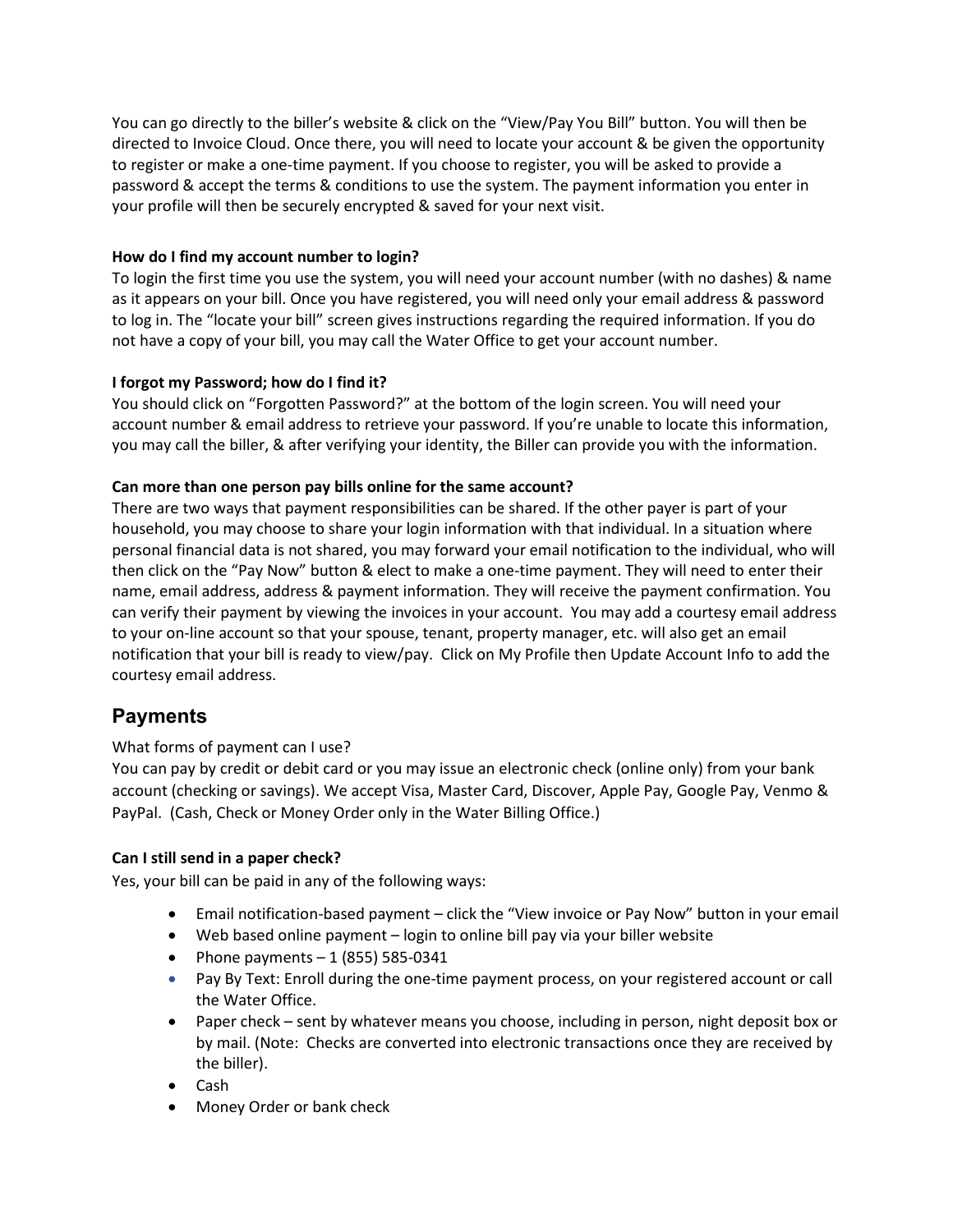- Autopay through the Water Office: You may sign up to have your bill automatically deducted from your checking or savings account on the due date each month. There are no transaction fees for this service if signing up directly through the Water Office. To sign up for Autopay you will need to print the **Direct Payment Enrollment Form** from the city's website & turn it in to the Water Office along with a copy of a voided check. You may fax the completed form & copy of check to 330-343-8135. Forms are also available in the Water Office. *Please note that if you sign up for Autopay through the customer portal in Invoice Cloud you will be charged a transaction fee.*
- Pay through your bank's online bill pay
- Pay at Discount Drug Mart

## **If I don't have email, can I still process an electronic payment?**

No, to complete the online payment process, you will need an email address so that the system can deliver your payment confirmation. If you do not have an email address, you can obtain a free email account from any of the following services: yahoo.com, hotmail.com, or gmail.com.

## **What are the transaction fees for paying online?**

There are no signup costs or fees to receive eBills & Text Alerts. There is a non-refundable service fee charged by Invoice Cloud that is added to the invoice to cover various administrative costs associated with billing & accepting payment. You may pay using credit/debit cards, electronic check from your checking or savings account, Apple Pay, Google Pay, Venmo or PayPal. There is a maximum payment limit of \$200.00 for all payment options except for electronic check from your checking or savings. If you need to make a payment of more than \$200.00 you will either need to make multiple credit/debit card transactions or pay with electronic check. The service fee is shown on the payment page before you submit your payment for processing. There are fees imposed by Biller/Invoice Cloud for returned payments, & your bank may charge you a fee based on the bank's fee schedule.

Online or Pay by Text: \$2.95 transaction fee Pay by Phone: \$3.70 transaction fee

## **May I pay my bill by credit card at the biller's office?**

No, we are only permitted to accept credit card payments online via Invoice Cloud.

## **How should I enter my credit card information?**

The information you enter on the payment screen must be exactly the same as it appears on your credit card. This information collected will be used to authorize your payment.

#### **How will I know that my payment has been accepted?**

After you submit your payment, you will see a payment confirmation screen. It will contain your payment confirmation message. It will show an approved number for credit cards or a processed number for electronic check. You will also receive a confirmation email after your transaction is submitted. The email will include your account number, invoice number, amount paid, & confirmation message. If your electronic check does not pass through the bank, you will receive an email informing you of the rejected payment. Please call the Water Office immediately if your payment is rejected.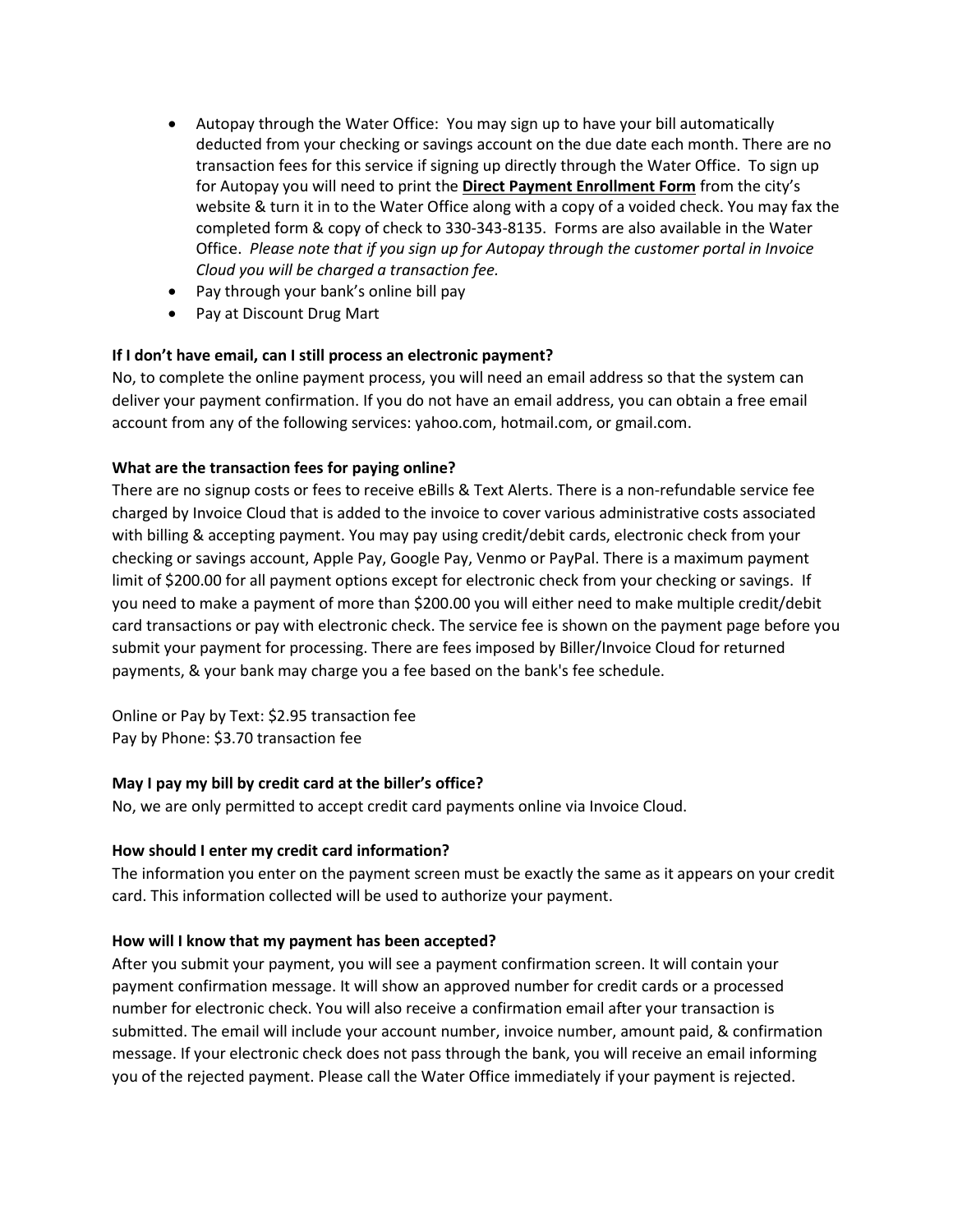#### **Can I use more than one payment method per transaction?**

Yes, if your biller accepts partial payments, you may use one payment method for part of the transaction & another payment method for other parts of the transaction.

#### **How long does it take for a credit card transaction to process if I pay online?**

Credit card transactions typically take 48 hours to settle. An authorization is issued immediately; however, it takes 48 hours for the money to be moved.

# **How long does it take for an EFT (electronic funds transfer) transaction to process if I pay online?**

EFT transactions typically take 48 – 72 hours to settle.

#### **Do I need to notify my bank or change bank accounts?**

No, your current bank account (checking or savings) will work fine. So many payments are made electronically now that banks are already prepared for online payments. However, if you have arranged through your bank to automatically pay your bill, you need to contact your bank & discontinue the automated payment, otherwise you may pay your bill twice.

#### **What information do I need to make a payment?**

If you are registered, the only information you need to have available to complete a payment transaction is your email address & password. If you make a One Time Payment, then you will also need your bank account or credit card information & your account number. If you enroll in Pay by Text & have a stored payment option on your account, you simply reply Pay & OK to the text message.

#### **When can I pay?**

You can check your account balance, make payment or review your account 24 hours a day, 7 days a week online or by the automated phone line. It is always a good idea to pay or schedule a payment at least few days before the due date to allow for processing time. Office hours to pay in person are Monday – Friday from 8:00am to 4:30pm.

## **Can I tell if my payment has been posted?**

Yes, simply login to your account & select "View paid or closed invoices". If you are a registered customer, you will receive an email notification.

#### **Will I have online access to my account?**

Yes, you will have 24/7 access to your account for invoice review, payment, & payment history.

## **How long will my payment history be maintained?**

24 months is the standard retention period.

#### **Will I be able to print a copy of my bill?**

Yes, each invoice is presented in PDF & HTML format. Electronic storage is recommended because it saves paper & has a beneficial impact on our environment.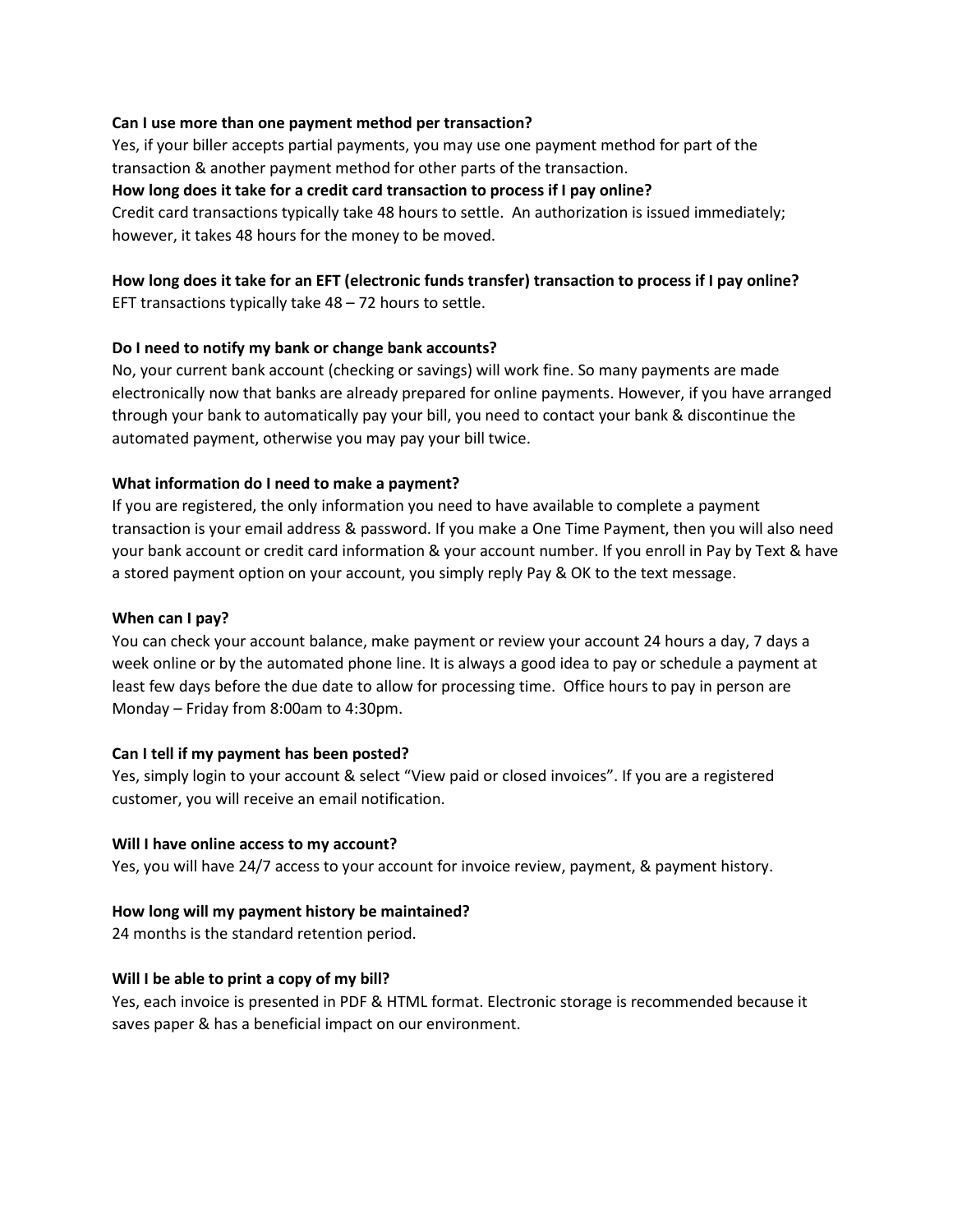### **How do I change my account information?**

Simply log into your account & change any of your personal information under the My Profile tab. If you are unable to change some of your information, you may need to call the biller & have them change it for you.

#### **What is a partial payment?**

A partial payment occurs when only part of an invoice is paid & may apply if your biller has elected to allow partial payments. Please contact your biller's office for more information.

## **Why am I being charged a late fee?**

Payments must be made online, by text or by phone by 9p.m. on the due date to be considered on time. If you feel that this fee has been assessed in error or you would like more information about late fee charges, please contact your biller's office.

## **Advanced Features**

## **How much does paying online help the environment?**

Paying online is only half of the benefit, by going paperless & not receiving paper invoices, you can increase the effect you can have on the environment. There are several ways reducing paper consumption helps the environment, including saving trees & using less gas. According to the PayItGreen AllianceTM, if one in five households were to switch to electronic payments, statements & bills, we could collectively save 1.8 million trees each year & avoid using 103 million gallons of gasoline to mail bills, statements, & payments. If you'd like to be part of that one in five, just sign up to "go paperless" in your account under my profile, paperless options.

#### **What is Autopay?**

If you elect to opt into Autopay, it means that your bills will be paid automatically on their due dates using your default payment method. This will avoid any late fees & free you from having to remember when to pay. *Please note that if you sign up for Autopay through the customer portal in Invoice Cloud you will be charged a transaction fee. You can sign up directly through the Water Office to have your payment deducted from your checking or savings account on the due date each month with no fees.*

#### **Can I cancel Autopay?**

Yes, simply go into your profile & uncheck the Autopay box that you had previously checked when you elected to opt into Autopay. If you signed up for Autopay directly through the Water Office, you must contact the office to cancel.

## **I signed up for Auto Pay but do not see any information under "My scheduled payments."**

The Autopay date will not appear under scheduled payments. Auto Pay will be debited from the customer's account on the due date.

#### **What are scheduled payments?**

Scheduled payments are scheduled individually by you for each bill on your specified date.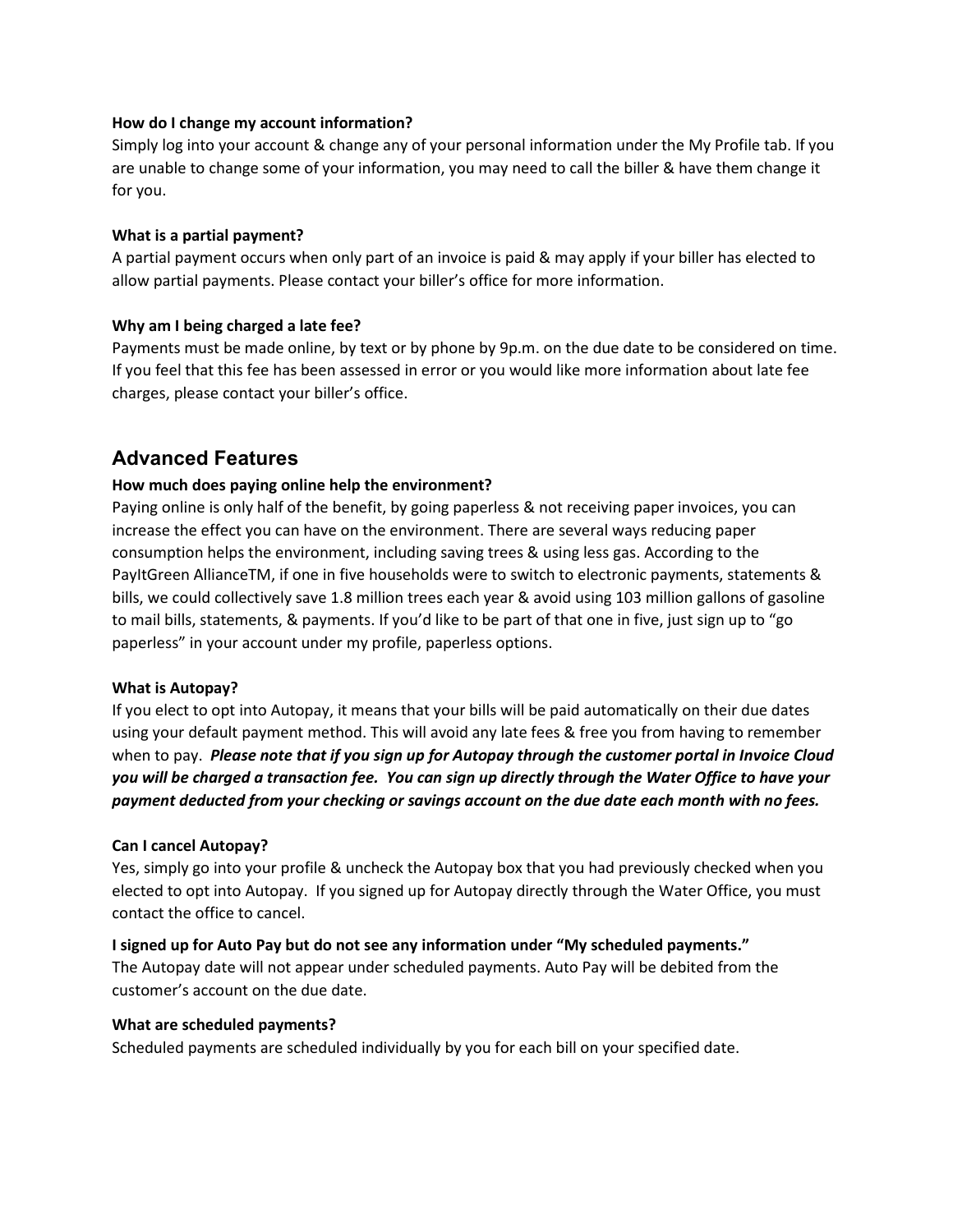### **Can I schedule payments?**

Yes. You can set up a future payment at any time prior to the bill due date.

#### **Can I change a scheduled payment?**

Yes, if it is changed before the date it was scheduled to be paid.

### **What is the difference between Autopay & a scheduled payment?**

Autopay is an automated process which pays your balance in full each billing cycle at 2am on the due date; scheduled payments are manually entered by you for the date you choose for each bill you choose.

## **What if I already have Autopay or a scheduled payment set up with my bank?**

You will need to contact your bank & cancel your automated or scheduled payment before the payment is due (typically payments are made a couple days in advance of the due date, so don't wait until the last minute).

#### **When I sign up to "Go Paperless," will I still receive a paper bill in the mail?**

No, you will receive an email notification and/or Text Alert each time a new bill is ready for you to view & pay. Email notifications go to the email address used when you registered, a second email address may be added if you wish to send notifications to an additional or back up email address or to someone else such as a spouse, tenant, property manager, etc. You may add your cell phone number to receive text notifications.

## **Can I start receiving paper bills again?**

Yes, simply go into your profile & under Paperless Options, select "No, I don't want to go paperless." Be sure to update/save the change.

## **I received an email stating "Thank you for going paperless," but I DID NOT sign up for paperless!**

The paperless box is generally defaulted to enroll you in paperless billing because it helps the environment.

Option 1: Customer must click on "Complete paperless process" link within email to complete enrollment. If they do not, the paperless option will not be active & will drop off system within a few days.

Option 2: Customer can log into account & cancel paperless registration. Choose >My Profile>paperless option>cancel paperless registration

#### **What is Account Linking?**

Self Service Account Linking means that Payers can view & pay all open bills with a single transaction. When registering bills under the same email address and password, payers are given the option to link the related accounts within the service. Linked accounts provide the following efficiencies:

• Faster, simpler payments across bill types. For example, a customer with multiple accounts or properties can pay all the accounts in one transaction.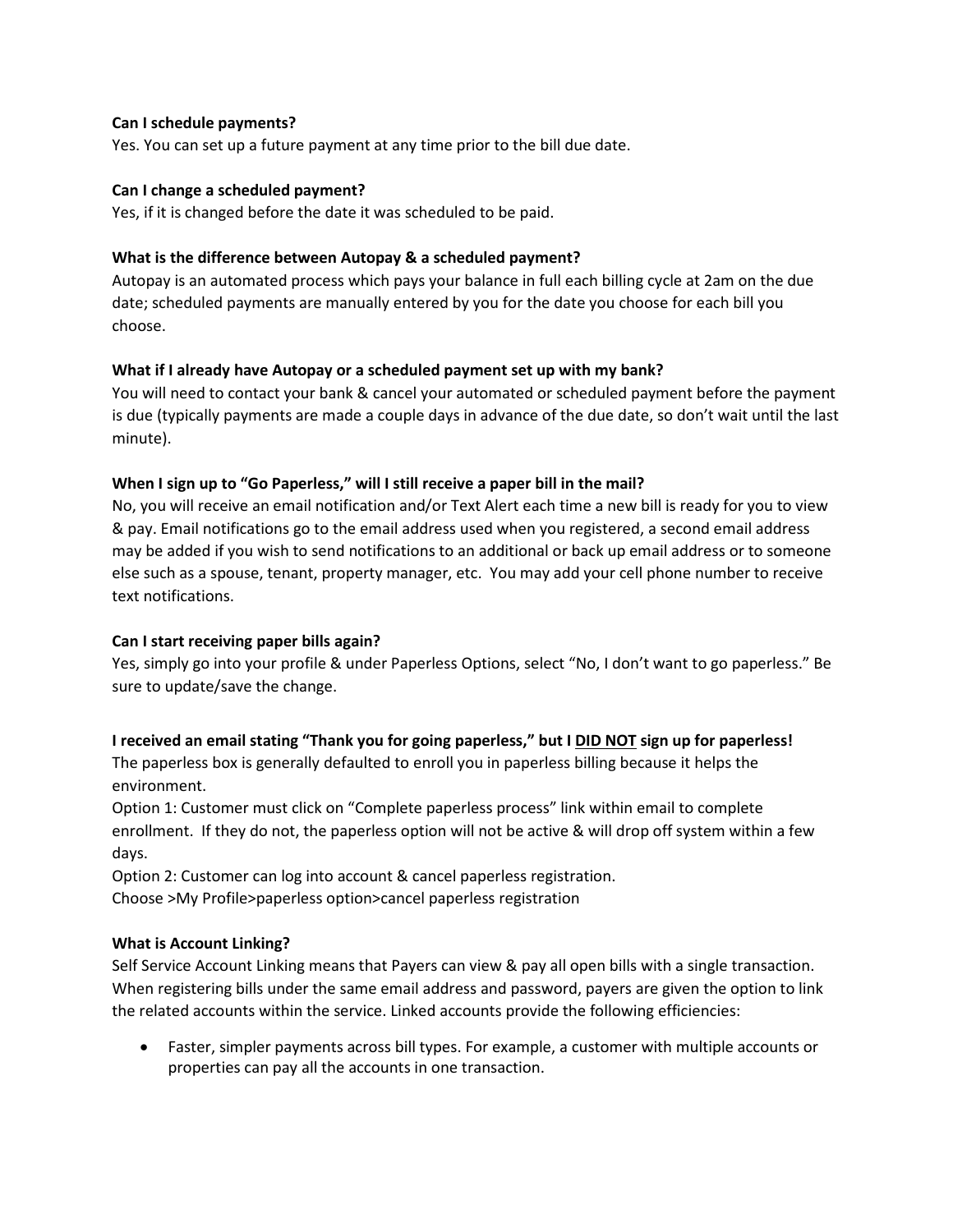- Linked accounts can access the same encrypted credit card & bank account information, so payers only need to enter it once.
- Multiple first email notifications scheduled for the same day, are grouped into one email rather than sent separately, resulting in fewer notifications for payers.
- Upon receipt of the email notification, the payer can view or pay all bills together, including any open or unpaid bills. This is particularly useful for customers with multiple parcels or a sprinkling meter account.
- Payment receipts are always sent out individually.
- Editing an email or password changes it for all accounts in the linked group, however, changing an address, Autopay or paperless setting is only for the accessed account.

## **Getting Help**

## **Who do I contact with questions about a bill?**

If you are unable to find the information you need in your online payment history or open invoices, please call your biller's office at 330-364-4491 ext 1211.

## **I accidentally deleted my current email notification, what should I do?**

If you are registered, you can login via your biller website & view the bill there.

## **What if this website is down or for some reason, I am unable to use this site?**

Please be aware that interest & fees will not be waived if this website is inoperable for any reason or if data entry errors occur. If the website is inoperable, payments can be made by mail, by phone or at the biller's Office.

## **If I have additional questions or I am having trouble registering, who should I call?**

Your biller's office at 330-364-4491 ext. 1211 can answer most questions, but if the website is down or inoperable, please call Invoice Cloud customer service at (781) 848-3733.

## **Security**

## **Is my information secure?**

Invoice Cloud uses the highest standards in Internet security. Account information displayed within the customer & biller portals is truncated to protect confidential data. Any information retained is not shared with third parties.

## **Are my credit card & checking account information safe when I pay online?**

Absolutely. Invoice Cloud will safely store all your financial information using Payment Card Industry (PCI) Compliant systems. This includes truncating (abbreviating) account numbers so that even the Biller does not see your complete account information.

## **What is PCI Compliance & why is it so important?**

PCI standards for Payment Card Industry, & compliance with the industry standards is a requirement for those that accept the major credit cards & for software providers who have applications which involve the transmission &/or storage of credit card information. If breaches are found on systems that are not PCI compliant, the major credit card companies can levy significant fines on the offending parties.